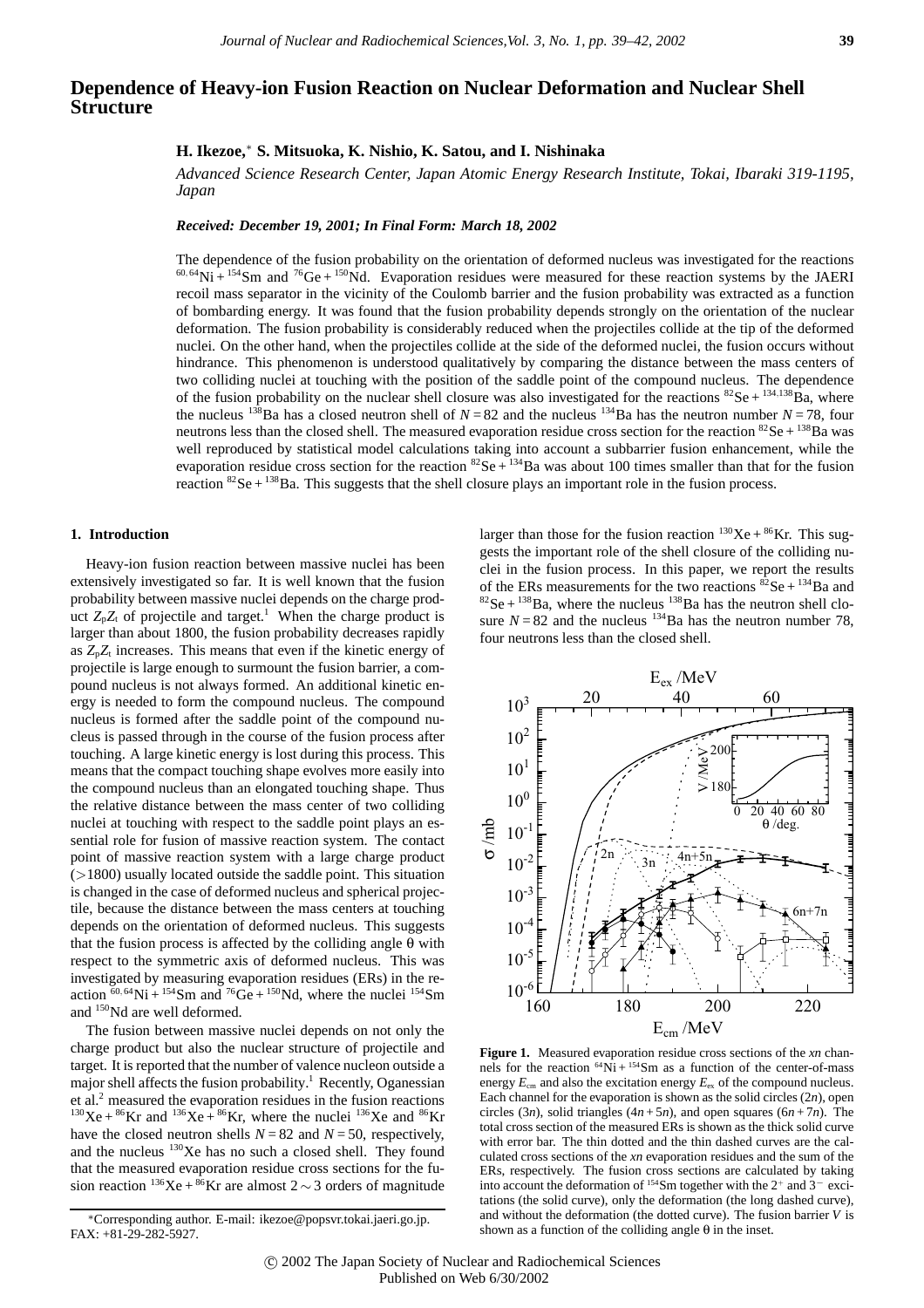### **2. Experimental Results and Discussion**

**2.1. Deformation Effect.** We measured the ERs for the reactions <sup>60,64</sup>Ni + <sup>154</sup>Sm ( $Z_pZ_t$  = 1736)<sup>3</sup> and <sup>76</sup>Ge + <sup>150</sup>Nd ( $Z_pZ_t$  =  $1920$ <sup>4</sup> by using the JAERI recoil mass separator.<sup>5</sup> The experimental details are described elsewhere.<sup>3,4</sup> Figure 1 shows the *xn*-channel cross sections of the ERs for the fusion reaction  $64$ Ni +  $154$ Sm. The total cross section of the measured ERs is also shown. The nucleus  $154$ Sm has a large  $\beta_2$  deformation of 0.32. This gives rise to a broad barrier distribution *V* as shown in the inset of Figure 1 and thus the fusion cross section (the solid curve) is enhanced below the Bass barrier 192.8 MeV. The standard statistical model calculation (HIVAP),<sup>6</sup> combined with the calculated fusion cross sections by using the code CCDEF,<sup>7</sup> predicts the sizable cross sections for the 2*n* and 3*n* channels (the thin dotted curves) below the Bass barrier. The reason is as follows: when the spherical <sup>64</sup>Ni projectile collides at the tip part  $(\theta < 40^\circ)$  of the prolate <sup>154</sup>Sm nucleus, where the fusion barrier is the lowest about 180 MeV as shown in the inset of Figure 1, a low excited compound nucleus of about 30 MeV is formed. This compound nucleus emits two or three neutrons in the deexcitation process. This means that the residues produced in the 2*n* and 3*n* channels are expected only at the energies below the Bass barrier and thus these cross sections are very sensitive to the fusion probability at these energies, that is, at the tip collision.

The measured cross sections for these channels were consid-



**Figure 2.** Measured evaporation residue cross sections for the reaction  $82$  Se +  $138$  Ba. The measured residues are indicated in each figure. The calculated cross sections of the *xn* evaporation residues are shown as the solid curves and especially the calculated 1*n* and 2*n* channel cross sections are shown as the dashed curves in upper left figures. In this calculation, the coupling of the inelastic excitations of the first  $2^+$  and 3*<sup>−</sup>* states for both the projectile and the target were taken into account. The calculated results without the coupling of these inelastic excitations are also shown as the dotted curves.

erably smaller than the predictions. The total cross section of the measured ERs including the residues of Th, Ac, and Ra also deviates from the calculated result (the thin dashed curve) below 200 MeV and then increases gradually to the calculated values as the center-of-mass energy  $E_{cm}$ . This means that the actual fusion barrier at the tip collision is effectively larger than the calculation shown in the inset of Figure 1. In other words, an extrapush energy is needed to push a di-nuclear system formed at the tip collision into the formation of the compound nucleus. As for the side collision ( $\theta$  > 70°), the present data show that the fusion occurs without hindrance, because the predicted cross sections for the  $4n + 5n$  and  $6n + 7n$  channels and also the total ERs cross section at *E*cm *>* 200 MeV are consistent with the measured data. We obtained the same conclusion as mentioned here in the fusion reactions <sup>60</sup>Ni + <sup>154</sup>Sm (Ref. 3) and <sup>76</sup>Ge + <sup>160</sup>Nd (Ref. 4).

The present results can be qualitatively understood by considering the position of the contact point relative to the saddle point of the compound nucleus. In the case of the reaction system <sup>64</sup>Ni + <sup>154</sup>Sm, the minimum distance  $R_{\text{min}}/R_0 = 1.48$  between the mass centers corresponds to the side collision and is close to the position of the saddle point  $R_{\text{saddle}}/R_0 \sim 1.5$  of the compound nucleus 218Th. Here the position of the saddle point was estimated from Reference 8. *R*<sup>0</sup> is the radius of the compound nucleus. On the other hand, the maximum distance  $R_{\text{max}}/R_0 = 1.77$  corresponding to the tip collision is well outside the saddle point. In the case of the reaction system  ${}^{76}Ge + {}^{150}Nd$ , the maximum distance of 1.76 corresponding to the tip collision



**Figure 3.** Same as Figure 2 but for the fusion reaction  ${}^{82}$ Se +  ${}^{134}$ Ba. The open triangles show the upper limit of the measured cross sections. In this reaction, the contaminations of the barium isotopes 135, 136, 137, and 138 in a 134Ba target were 15.24%, 4.03%, 1.94%, and 5.26%, respectively. The calculated contributions due to these contaminations are shown by the curves pointed by arrows. The cross sections measured above  $E_{cm}$   $>$  230 MeV are mainly ascribed to the heavy barium isotopes *A >* 135.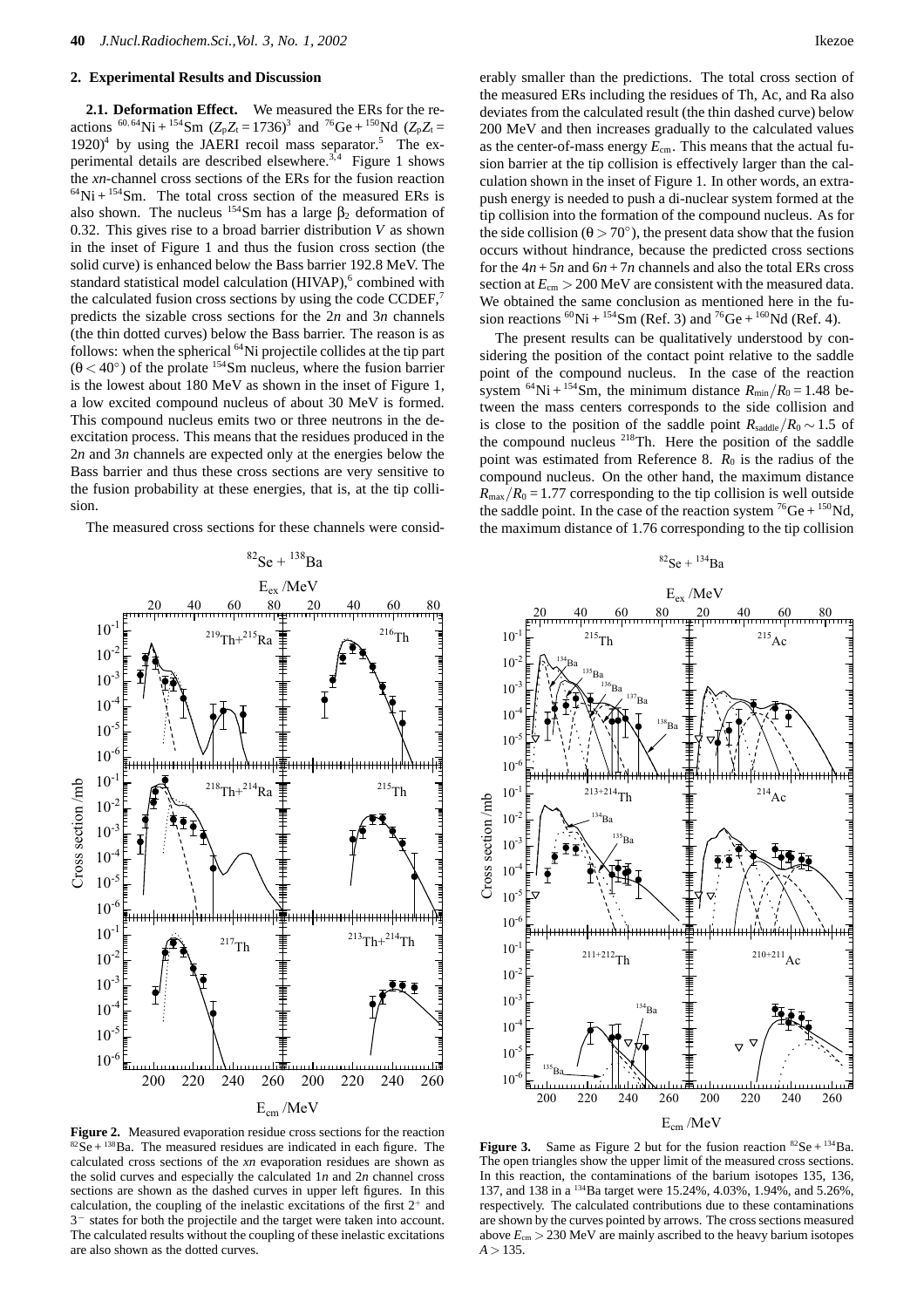

**Figure 4.** Fusion probability obtained from the measured ERs cross sections for the reactions  ${}^{82}Se + {}^{138}Ba$  (left) and  ${}^{82}Se + {}^{134}Ba$  (right).  $V_{\text{Base}}$  shows the Bass barrier. The solid curves show the calculated fusion probabilities without fusion hindrance. The data for the fusion reactions <sup>40</sup>Ar + <sup>176</sup>,<sup>180</sup>Hf (Ref. 10) and <sup>124</sup>Sn + <sup>92, 96</sup>Zr (Ref. 6) are also plotted to make a comparison with the present data. Here the three reaction systems shown in the left and the right figures make the same compound nuclei 220Th and 216Th, respectively.

is outside the saddle point  $R_{\text{saddle}}/R_0 \sim 1.4$  of the compound nucleus  $226$ U. The minimum distance of 1.43 at the side collision is close to the saddle point. Since the compact configuration at the contact point tends to evolve into the formation of the compound nucleus compared with more elongated configuration, the compound nucleus may be more easily formed for the side collisions than the tip collision for the present reaction systems. Although the present results show that the tip collision exhibits a large fusion hindrance, some ERs corresponding to the 2*n* and 3*n* channels still exist with small cross sections. This is because of a large survival probability against fission at low excitation energy. On the other hand, the side collision makes the compound nucleus with high excitation because of a high Coulomb barrier. It turns out that the survival probability becomes small at a high excitation energy because of a large fission channel. This is a shortcoming for the side collision.

**2.2. Shell Structure Effect.** We also investigated the dependence of the fusion probability on the nuclear structure, especially on the neutron closed shell  $N = 82$ . The evaporation residues in the two fusion reactions  ${}^{82}$ Se +  ${}^{138}$ Ba and  $82$ Se +  $134$ Ba were measured. Here the same compound nucleus <sup>216</sup>Th is formed for both the fusion reactions  ${}^{82}$ Se + <sup>134</sup>Ba and  $130Xe + 86Kr$  (Ref. 2). The evaporation residues were measured by the similar methods in References 3,4. The measured evaporation residue cross sections for the fusion reactions  ${}^{82}Se + {}^{138}Ba$ and  ${}^{82}$ Se +  ${}^{134}$ Ba are shown in Figure 2 and Figure 3, respectively, together with the statistical model predictions taking into account the barrier distribution due to the coupling of the first 2<sup>+</sup> and 3<sup>−</sup> inelastic excitations of target and projectile nuclei. In the fusion reaction  ${}^{82}$ Se +  ${}^{138}$ Ba, the maximum cross sections of the 2*n* and 3*n* channels are about 0.05 ∼ 0.1 mb, while those for the fusion reaction 82Se + 134Ba are <sup>∼</sup>1 *µ*b. It should be noted that in the  $2n + 3n$  channels for the fusion reaction  ${}^{82}Se + {}^{134}Ba$ , there are additional contributions from the fusion reactions due to the contamination of heavy barium isotopes  $A > 134$  in the <sup>134</sup>Ba target (see the figure caption of Figure 3).

The excellent agreement between the measured ERs cross sections and the calculated results in the reaction system  $82$ Se +  $138$ Ba means that there is no fusion hindrance. On the other hand, there are large deficits in the *xn* channel cross sections for the fusion reaction  ${}^{82}$ Se +  ${}^{134}$ Ba at the low energy region  $(E_{ex} < 40 \text{ MeV})$  compared with the statistical model predictions. Figure 4 shows the fusion probability obtained from the sum of the ERs cross sections including *xn* and *pxn* channels. The fusion probability for the reaction system  ${}^{82}Se + {}^{134}Ba$  was obtained by subtracting the other contribution ascribed to the heavy barium isotopes in the target. As shown in Figure 4, the fusion probability for the reaction system  ${}^{82}Se + {}^{134}Ba$  is smaller than the prediction near the barrier region, which shows the similar trend with the more symmetric reaction system  $124$ Sn +  $92$ Zr (Ref. 9). This result indicates a fusion hindrance at the barrier region. On the other hand, the fusion probability for the reaction system  ${}^{82}$ Se +  ${}^{138}$ Ba is close to the one for the more asymmetric reaction system  ${}^{40}Ar + {}^{180}Hf$  (Ref. 10) and clearly different from the trend for the fusion probability of the more symmetric reaction system  $124$ Sn +  $96$ Zr. This means no fusion hindrance for the reaction system  ${}^{82}$ Se +  ${}^{138}$ Ba.

The present result is consistent with that of the fusion reaction  $^{130,136}$ Xe +  $^{86}$ Kr (Ref. 2). These results indicate the importance of the nuclear shell structure in the sub-barrier fusion. This may be related with the fission of the thorium isotopes as pointed out by Oganessian.<sup>2</sup> The asymmetric fission of thorium isotopes is observed for  $220$ Th and  $222$ Th but not for  $216$ Th (Ref. 2, 11). The both fission fragments at scission of these asymmetric fission are spherical and the atomic number of the heavy asymmetric component is concentrated around  $Z_H = 54$  with a small charge width of 4.7 (FWHM).<sup>11</sup> The projectile and target nuclei in reaction system  ${}^{82}$ Se +  ${}^{138}$ Ba are close to the asymmetric fission fragments of 220Th and also the colliding partner in the reaction system  $136Xe + 86Kr$  is close to the asymmetric fission fragments of 222Th. The potential energy calculated at touching also shows a minimum for these target-projectile combinations because of large negative shell energies of these projectiles and target nuclei.<sup>12</sup> These target-projectile combination makes a compact touching shape and produces a cold compound nucleus when they fuse. The present result means that the fusion of massive reaction system strongly depends on the nuclear shell structure of colliding partners and the target-projectile combination corresponding to the asymmetric fission product plays an important role in the fusion process. In order to make clear the relation between fusion and fission, further experimental and theoretical investigations are needed.

**Acknowledgement.** The authors thank the crew of the JAERI tandem-booster facility for the beam operation.

#### **References**

- (1) A. B. Quint, W. Reisdorf, K.-H. Schmidt, P. Armbruster, F. P. Hessberger, S. Hofmann, J. Keller, G. Münzenberg, H. Stelzer, H.-G. Clerc, and C.-C. Sahm, Z. Phys. A **346**, 119 (1993).
- (2) Yu. Ts. Oganessian, *Heavy Elements and Related New Phenomena*, edited by W. Greiner and R. K. Gupta (World Sci-